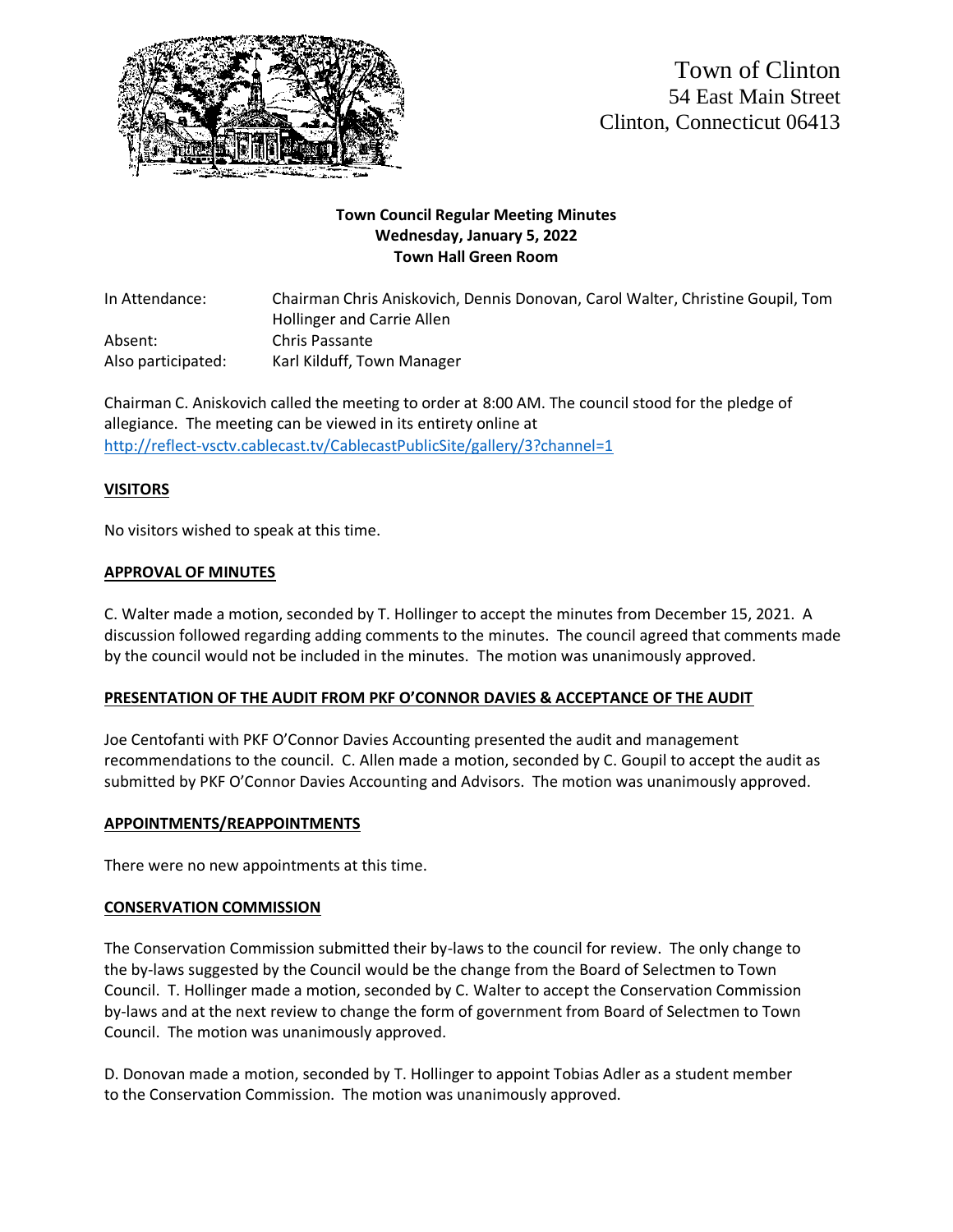

Town of Clinton 54 East Main Street Clinton, Connecticut 06413

# **PUBLIC WORKS LINE ITEM TRANSFER**

C. Goupil made a motion, seconded by D. Donovan to approve the Public Works line item transfer request to decrease CFD HQ Generator line item by \$31,834.75 and increase FY 21-22 CFD Generator by \$31,834.75. The motion was unanimously approved.

# **POLICE DEPARTMENT AFA PROJECT LIFESAVER INTERNATION GRANT AWARD**

The Police Department was awarded the AFA Project Lifesaver International Grant in the amount of \$6,000. This will allow the department to streamline the search and rescue procedures for those individuals who wander away from their homes. The funding will allow the department to purchase emergency response packages. The department also received a \$500 donation from the RWC Foundation to be used towards the startup costs of the program. C. Goupil made a motion, seconded by C. Allen to approve the receipt of a grant from the Alzheimer's Foundation of America's Project Lifesaver Program to streamline search and rescue procedures in order to protect individuals living with dementia-related illnesses. The motion was unanimously approved.

# **POLICE DEPARTMENT JAG VCP GRANT APPLICATION**

The Police Department presented the council with a grant application for the 2022 JAG VCP Grant program offered by the Office of Policy and Management. This is a one-time non-matching grant in the amount of \$25,000. The grant funding would be used for public safety improvements to obtain a therapy dog. The department has also received donations which will cover the basic cost to fund the program. The police commission will review the grant request at their meeting next Monday night. The grant application was due back to the state by December 31, 2021. The state extended the deadline until Monday, January 10<sup>th</sup>. T. Hollinger made a motion, seconded by C. Walter to table this until the Town Council has feedback from the Police Commission. The motion was unanimously approved.

### **COUNCIL DISCUSSION ON FUTURE PROJECTS**

The council has a public hearing on January 12, 2021 to hear comments on the proposed initial allocation spending plan for the American Recovery Plan Act (ARPA). The council will then need to have a town meeting to authorize spending the funds. There was a discussion on how to get more residents to sign up for alerts from the town.

### **CHAIRMAN'S REPORT**

Chairman Aniskovich thanked Mike Neff for organizing the test kit and mask distributions and to the fire department for helping with the handouts.

# **TOWN MANAGER'S REPORT**

K. Kilduff reviewed his report dated January 5, 2022. A copy of the report is attached to the minutes.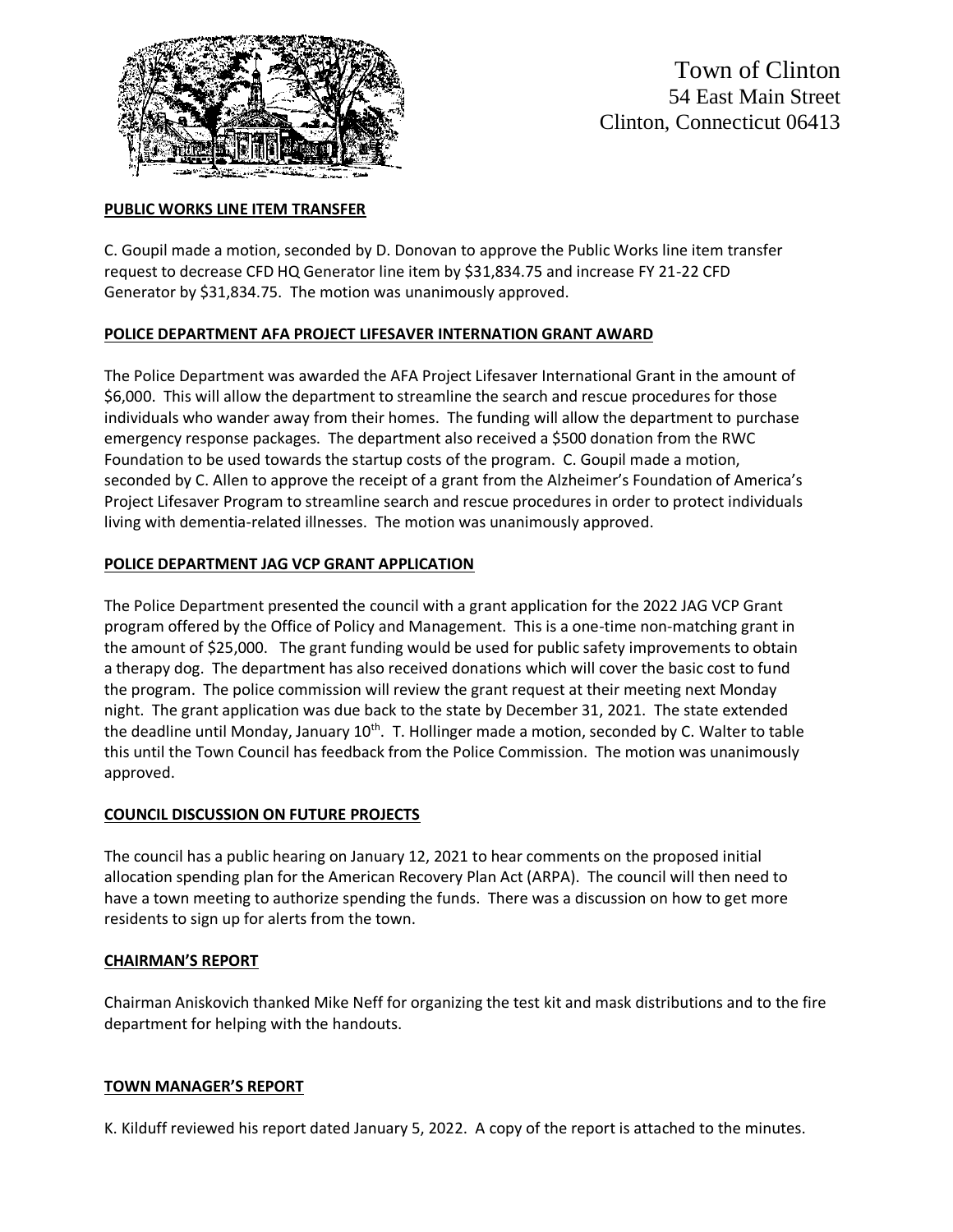

- Preparation for the next town budget season is underway. The town council will need to schedule budget workshops for February.
- Affordable Housing Plan there has been a request made to Planning & Zoning and Economic Development Commission for 1-2 members who would be interested in participating in the process. C. Goupil and C. Aniskovich volunteered to participate on behalf of the council.
- DEEP Habitat Restoration asked if the town would participate in a \$5 million grant to replace the Beach Park Road Bridge to improve clearance and bridge span. Ducks Unlimited would submit the grant to the National Fish & Wildlife Foundation with support from DEEP. The town council agreed to send in a letter of support for the grant.

# **TOWN COUNCIL LIASON REPORTS**

The council had nothing new to report.

# **ADJOURN**

C. Walter made a motion, seconded by T. Hollinger and unanimously adjourned the meeting 9:12 AM.

Respectfully submitted,

Mary Schettino Executive Assistant Town Manager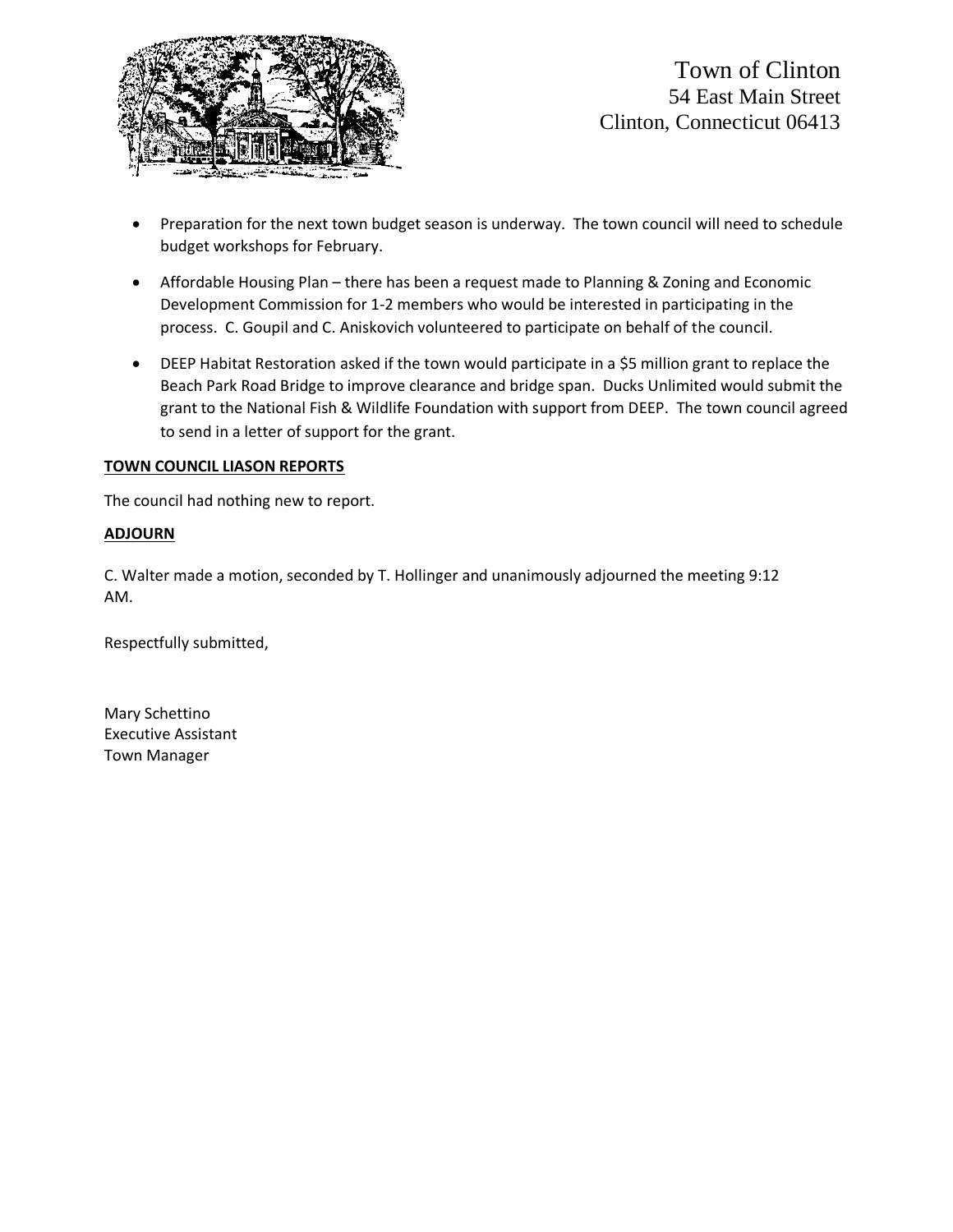### **TOWN MANAGER'S REPORT**

TO: Honorable Town Council Members

FROM: Karl F. Kilduff, Town Manager

DATE: December 15, 2021

Please find my report concerning various items of interest to the Town Council and community.

### 1. Council Business:

- State COVID Test Kit Distribution Despite the problems associated with the State securing and then making at-home COVID tests available to municipalities, the Town was able to hand out all kits we were assigned. I would like to extend my thanks and appreciation to Mike Neff and Mary Schettino for their role in helping get kits into residents' hands. Unfortunately, we were not able to meet local demand for tests in the community given the small number of kits made available. Mask distribution from the State's surplus supply of N95 (adult-sized) masks will be later in the week.
- Bonding Standard & Poors affirmed our bond rating and the report makes note of the Town  $\bullet$ progress. I have attached a copy of the rating report to this memo for your reference. The bond sale is scheduled for January 6. I will give the Council a report on the results of the sale.
- FY22-23 Budget Preparation of the next town budget is currently underway. Department requests were due by the end of December. Internal reviews and meetings with department heads will take place this month as the Town Manager's Proposed Budget is prepared for submission to the Council in February. The Council will need to set a schedule for budget workshops to review the budget and make adjustments before the budget advances to a public hearing.
- Housing Plan As I noted at the last meeting, work will begin soon with the COG's consultant  $\bullet$ team to develop a state-mandated affordable housing plan for Clinton. I have asked the Planning & Zoning Commission and the Economic Development Commission to identify members that would be interested in participating in the process. If there is any Council interest it would be helpful to have that participation as the plan will ultimately need Town Council approval.
- MIRA Following the Council's action to accept a revision to the service agreement that delivers our solid waste to MIRA, I alerted MIRA to our position. They will be distributing a new agreement to all participating municipalities later this month. Pricing will also be firmed up for the upcoming fiscal year.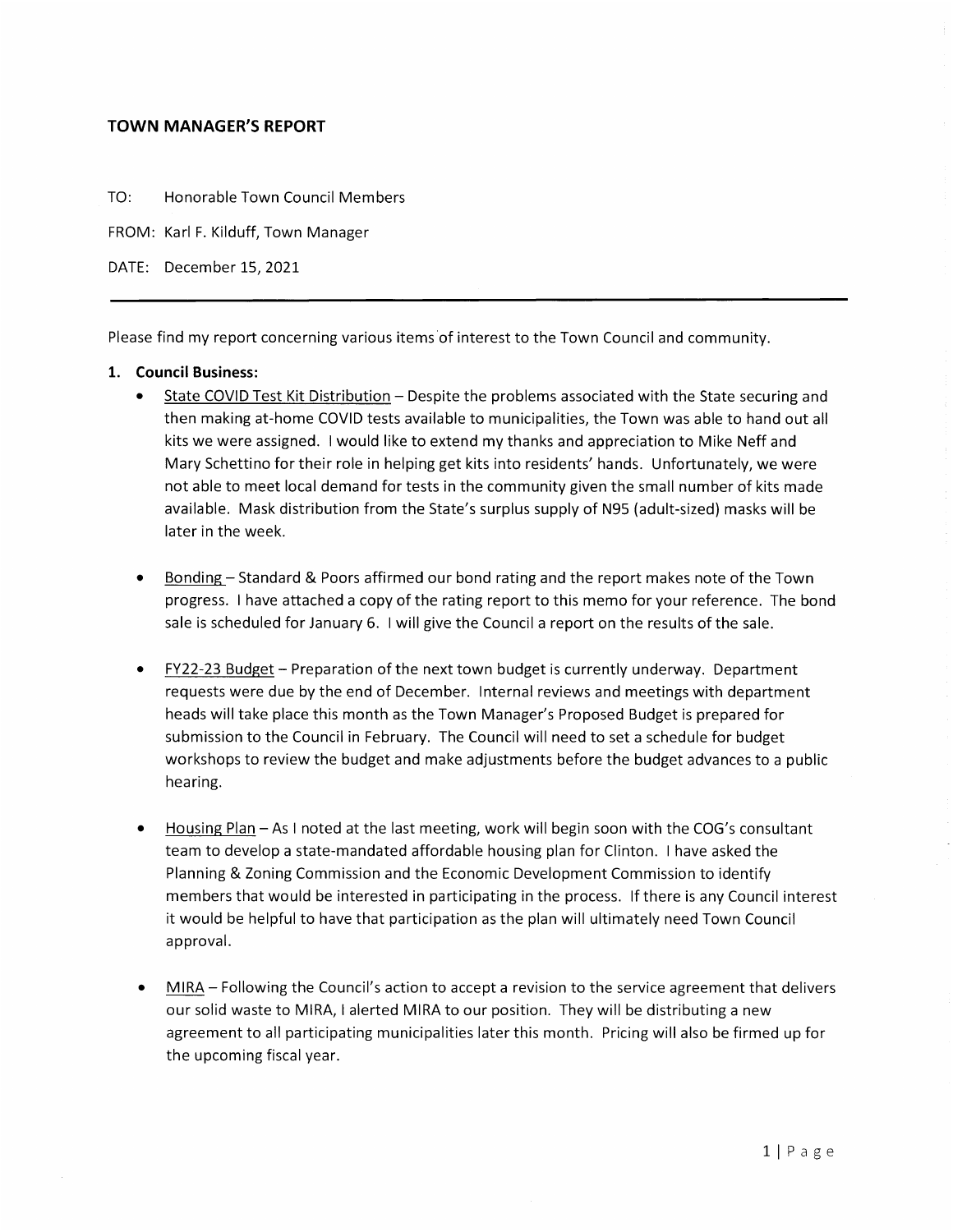### 2. 9 Town Transit:

The merger of 9 Town Transit with Middletown Transit continued to move forward. The Board of 9 Town Transit votes to accept Durham, Middletown and Middlefield into the transit district. Only Middlefield has yet to schedule a vote to leave Middletown Transit and join 9 Town. The transfer of assets from one district to another needs to be ironed out as well as personnel policies that will merge the operations.

Of note, ridership was increasing and returning faster to pre-pandemic levels in the transit district. The rate of return to ridership was faster than seen in other neighboring transit districts.

### 3. Miscellaneous:

Hiring - Retirements in Town Hall will set in motion an external hiring process. Two vacancies were created in December with the retirement of the Building Department Clerk and the Accounts Payable Clerk. Per the union contract, there positions need to be posted internally for any qualified internal candidates. I expect 1 internal candidate which will in turn create another vacancy to post internally before going out on the street for external candidates. In addition to these positions, I plan to re-advertise the WPCC clerk position and the Senior Program Coordinator.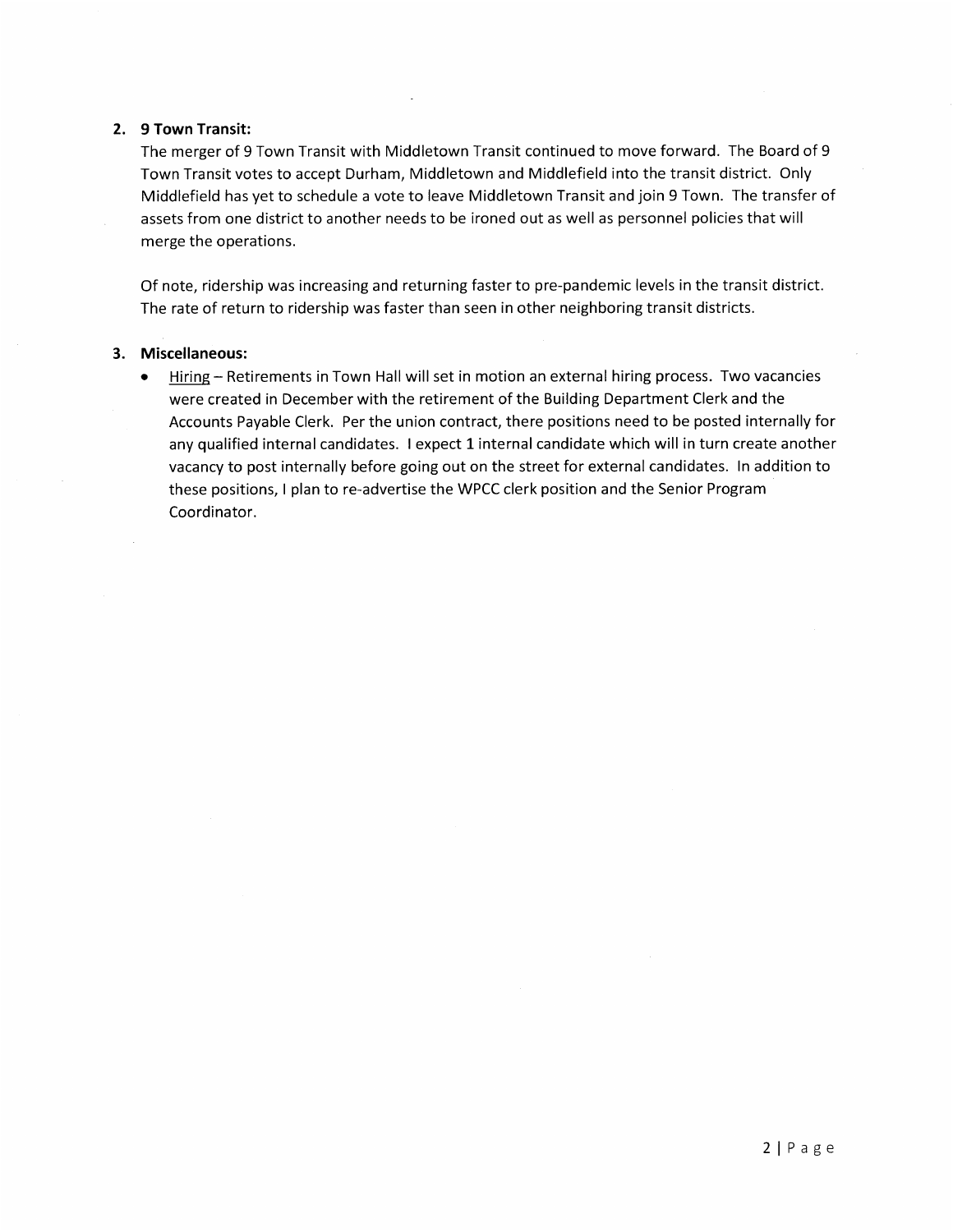**S&P Global** Ratings

# **RatingsDirect®**

# Summary:

# Clinton, Connecticut; General **Obligation; Note**

**Primary Credit Analyst:** Lauren Freire, New York + 1 (212) 438 7854; lauren.freire@spglobal.com

**Secondary Contact:** Christian Richards, Washington D.C. + 1 (617) 530 8325; christian.richards@spglobal.com

# **Table Of Contents**

**Rating Action** 

Stable Outlook

Credit Opinion

**Related Research**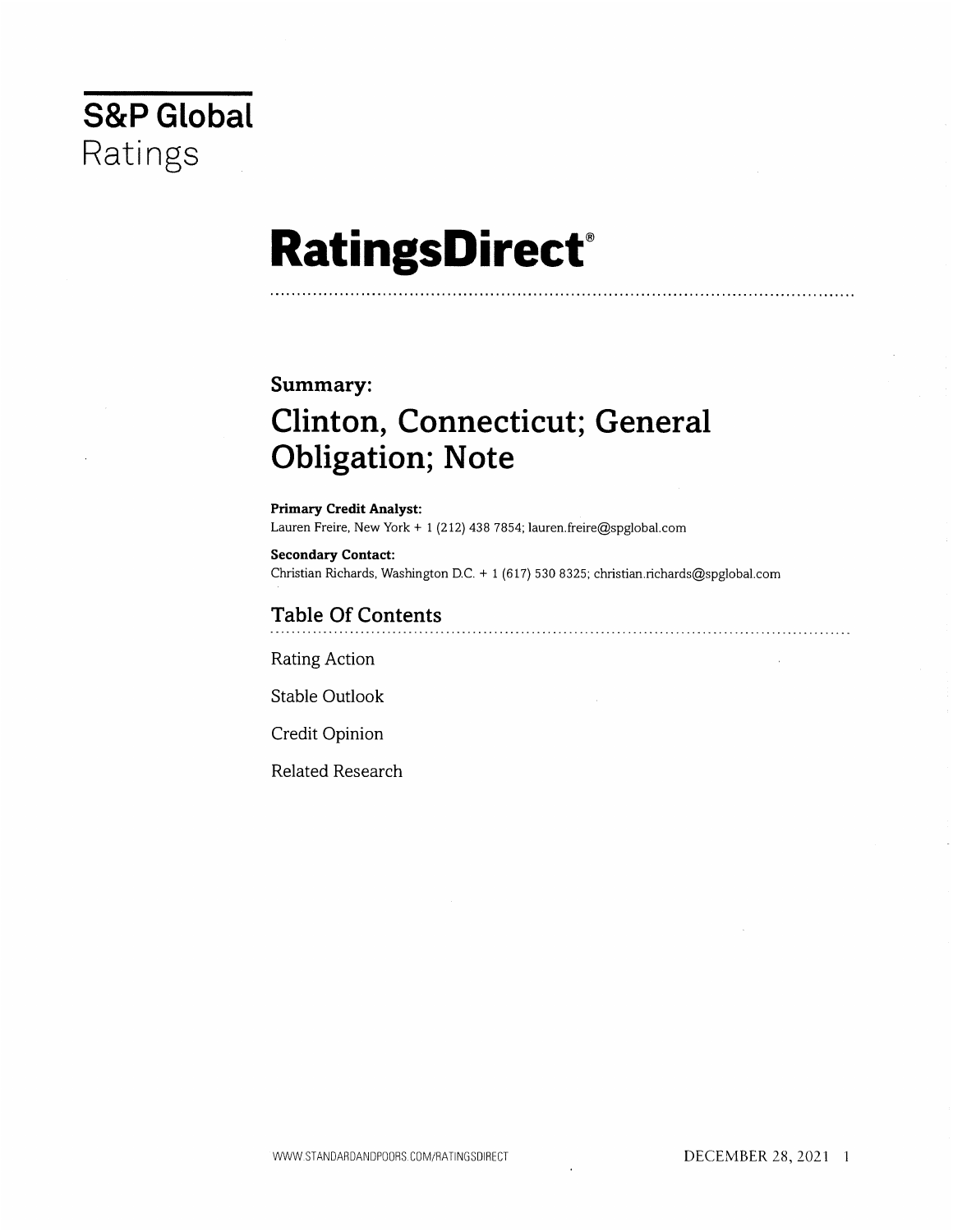# Summary: Clinton, Connecticut; General Obligation; Note

| <b>Credit Profile</b>                                      |            |          |
|------------------------------------------------------------|------------|----------|
| US\$6.575 mil GO bnds ser 2022 due 08/01/2041              |            |          |
| Long Term Rating                                           | AA+/Stable | New      |
| US\$2.0 mil GO BANs ser 2022 dtd 02/03/2022 due 02/02/2023 |            |          |
| <b>Short Term Rating</b>                                   | $SP-1+$    | New      |
| Clinton Twn GO                                             |            |          |
| Long Term Rating                                           | AA+/Stable | Affirmed |
|                                                            |            |          |

# **Rating Action**

S&P Global Ratings assigned its 'AA+' long-term rating to Clinton, Conn.'s 2022 \$6.575 million general obligation (GO) bonds. At the same time, we assigned our short term 'SP-1+' rating to the town's \$2.0 million GO bond anticipation notes (BANs). We also affirmed our 'AA+' long-term rating on the town's GO debt outstanding. The outlook is stable.

The town's full-faith-and-credit pledge secures the bonds. The short-term rating on the notes reflects our criteria for evaluating and rating BANs. In our view, Clinton maintains a very strong capacity to pay principal and interest when BANs come due. We view the town's market-risk profile as low because it has strong legal authority to issue long-term debt to take out the BANs, with no additional authority required, and it is a frequent debt issuer that regularly provides ongoing disclosure to market participants. BAN proceeds will provide financing for various capital projects.

Officials plan to use series 2022 bond proceeds to provide new money for various capital projects and refund certain maturities.

### Credit overview

The rating reflects our view of the town's access to a broad and diverse metropolitan statistical area (MSA) and strong wealth and income indicators. Clinton is primarily residential with large retail businesses and continuing economic development, which contribute to financial stability. Furthermore, we believe the town's fixed costs should remain manageable, as it does not have significant debt plans and maintains manageable fixed costs. Moving forward, we anticipate its healthy level of reserves and proactive management will continue to support positive operations.

The long-term rating reflects our opinion of Clinton's:

- Primarily residential community, with access to a broad and diverse MSA;
- Consistent budgetary operations with stable and very strong fund balances and no contingent liquidity risks;
- Limited fixed costs and debt plans; and
- Standard financial management policies and institutional framework that we consider strong.

### DECEMBER 28, 2021 2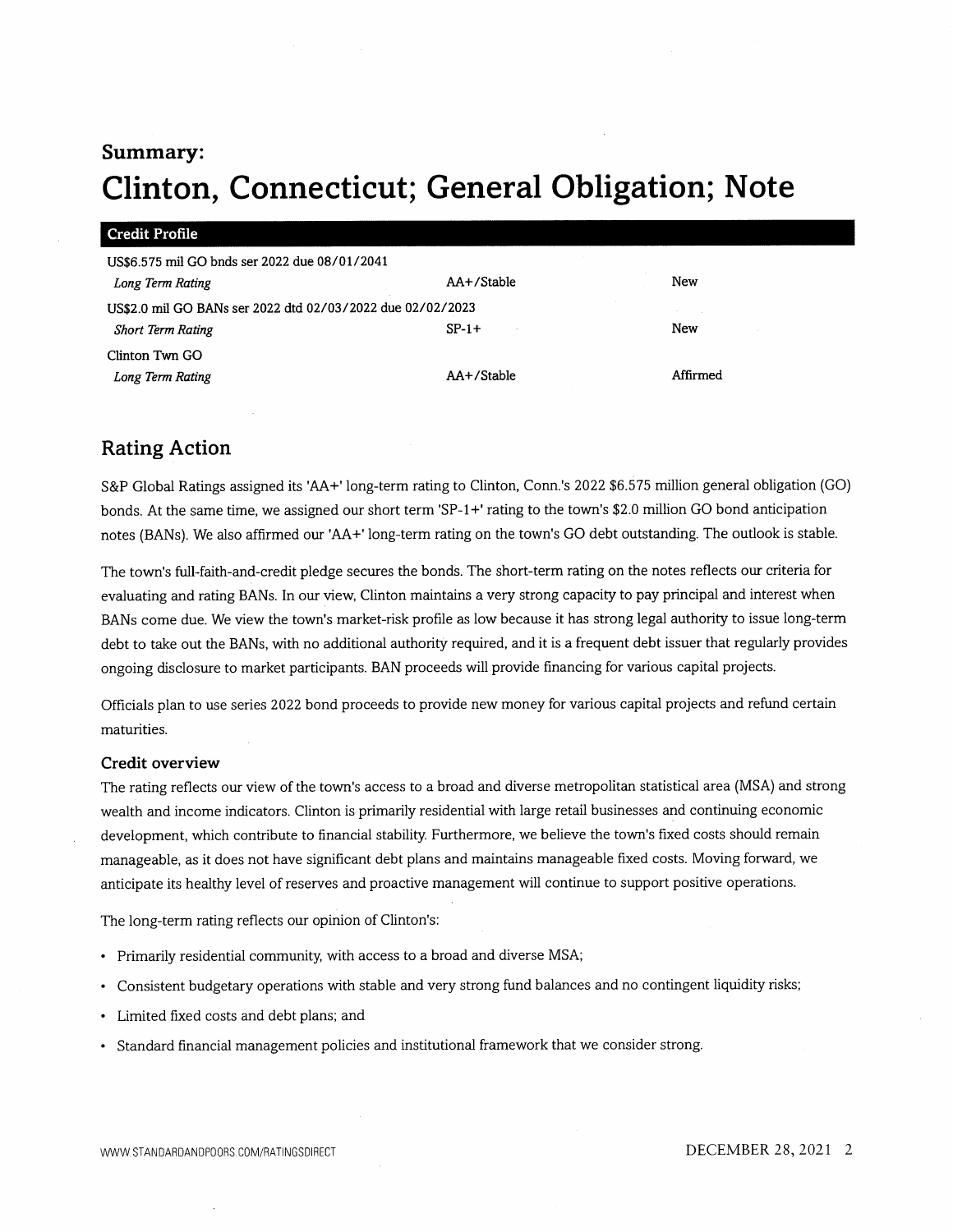### Environmental, social and governance

We have evaluated the town's environmental, social, and governance (ESG) factors relative to its economy, financial measures, management, and debt and long-term liability profile. We consider its governance and social risks in line with the sector standard. We view environmental risks and their potential effect on taxable properties, which are elevated compared with its peers because the town is on Long Island Sound. We recognize management is working on various resiliency efforts and is a member of the Lower Connecticut River Valley Council of Governments, which recently completed an update to its broader hazard mitigation plan. Within that plan, several projects have been identified for Clinton, and the town is in the process of updating its capital plans and exploring grant and other funding opportunities.

# **Stable Outlook**

### Downside scenario

We could consider a negative rating action if budgetary flexibility were to weaken due to negative budgetary performance.

### Upside scenario

We could consider a positive rating action if economic indicators were to improve to levels we consider comparable with those of higher-rated peers as evidenced by the "U.S. Local Governments Credit Brief: Connecticut Municipalities," published on Sept. 30, 2021, on RatingsDirect.

# **Credit Opinion**

### Growing tax base supported by recent re-evaluation provides stability for town's local economy

The roughly 17.2-square-mile Clinton is 17 miles east of New Haven and 40 miles south of Hartford, traversed by Interstate 95 and routes 1, 81, and 145. The primarily residential town maintains a modest commercial presence, along with some industrial properties. It recently underwent a re-evaluation, which saw the grand list grow by 5.56%, which is a significant increase when compared to the previous year's growth, which, on average, was less than 1%. We also note that the town's economic developments--e.g., Tidewater, Hammocks on Long Island Sound--are ongoing or close to completion. The site of the town's old Morgan High School facility is under development after being sold in October 2020, while the redevelopment of Unilever's former building continues. We anticipate the town's local economy will continue to expand, providing necessary revenue to support ongoing operations.

### Standard policies, that are updated as needed, with a focus on long term capital planning

Clinton's budgetary assumptions are conservative, and management uses three-year historical trend analysis when developing the budget. The town also reports on budget-to-actual results to the council monthly. Clinton follows state guidelines on investments. While it does not have a formal long-term financial plan, it does informally project out revenues and expenses as part of its budgeting process, and to inform town council members. The town's rolling capital plan extends into fiscal 2028, but it does not identify funding. Its formal reserve policy calls for maintaining unassigned reserves at no less than 15% of expenditures. Management recently increased this target from its previous level of 10% and has adhered to this policy during the past three fiscal years.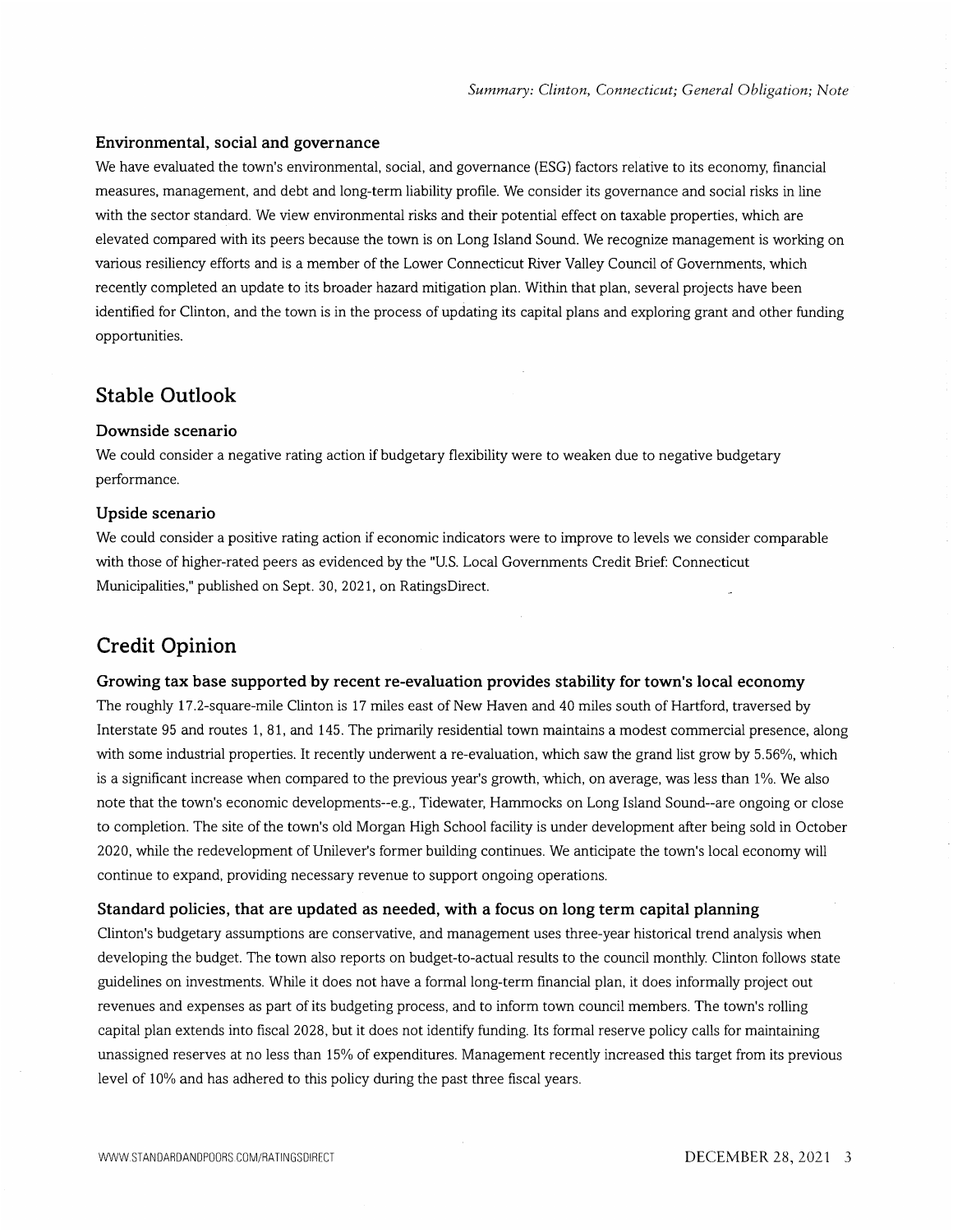### Consistently positive year-end results, with very strong levels of budgetary flexibility and liquidity

Clinton budgeted conservatively for intergovernmental, property tax, and charges for services revenue. Town departments also maintained good control of expenditures, which netted cost savings over the last few years. Fiscal 2021 results include adjustments for one-time capital expenditures paid for with bond proceeds, adding investments with maturities with less than one year and recurring transfers. We note the town elected to include the one-time revenue from the sale of its high school below the line, so no adjustments were made. Management primarily attributes fiscal 2021 positive performance to conservative budgeting for revenues, primarily property tax and state revenue. On the expense side, the town did not fully expend its budget, with savings across its expense categories. Property taxes accounted for 82% of fiscal 2021 general revenue, followed by intergovernmental revenue at 16%. Tax collections averaged 99.3% during the past three fiscal years; the town budgets for 98.8% collections, which provided additional operating flexibility.

Management continued to budget conservatively for revenues in fiscal 2022. The town's 2022 budget grew 3.9%, to \$58.5 million. As part of the budgeting process, roughly \$1 million was cut from the proposed budget. The town is continuing to pursue ongoing pay-as-you-go capital projects, with a special emphasis on paving, which should reduce the need for long-term debt. On the revenue side, it returned to its normal tax collection assumption rate and reduced the amount of fund balance appropriated. Additionally, with the increase in the grand list as part of the re-evaluation, the town was able to lower its millage rate. Currently, it reports no major changes in budget-to-actuals and anticipates ending the year at least balanced. We note the town was allocated \$3.8 million in American Rescue Plan Act funds and has started its community outreach for input for the expending of these funds. We anticipate the town will most likely continue its strong performance, but will monitor the effects of longer term environmental capital projects, as well as increases in pensions and other postemployment benefit (OPEB) costs.

Clinton has consistently maintained very strong budgetary flexibility during the past three fiscal years, with available reserves averaging 22% of expenditures, bolstered by the one-time sale of the town's high school building. As the town saw a large increase in fund balance, and consistently maintains higher reserves than its previous policy, it revised its formal reserve policy of maintaining unassigned fund balance at 15% of expenditures. We expect management will spend fund balance on various capital projects and other one-off expenses, although we do not expect budgetary flexibility will likely weaken materially. With the town's consistent positive operations, its liquidity levels remain very strong. Clinton is a regular market participant that has issued debt frequently during the past several years, including GO bonds and short-term BANs. It does not have any variable-rate or direct-purchase debt. We expect liquidity will likely remain very strong.

#### Manageable debt burden with growing pension and OPEB costs

Following this issuance, the town will have about \$54.9 million of total direct debt, including \$2.0 million in BANs. We note that we have not included the amortization of the BANs in our 10-year amortization calculation to be conservative. Officials have \$10.1 million of authorized, but unissued, debt. The town anticipates receiving various grants to offset a large portion of the authorized but unissued debt. We do not anticipate significant changes in its debt profile over the outlook horizon. We note that Clinton is in the very preliminary stages of a possible sewer project, and the scope is not known at this time, but may result in future debt issuances outside the outlook horizon.

Pension and OPEB highlights: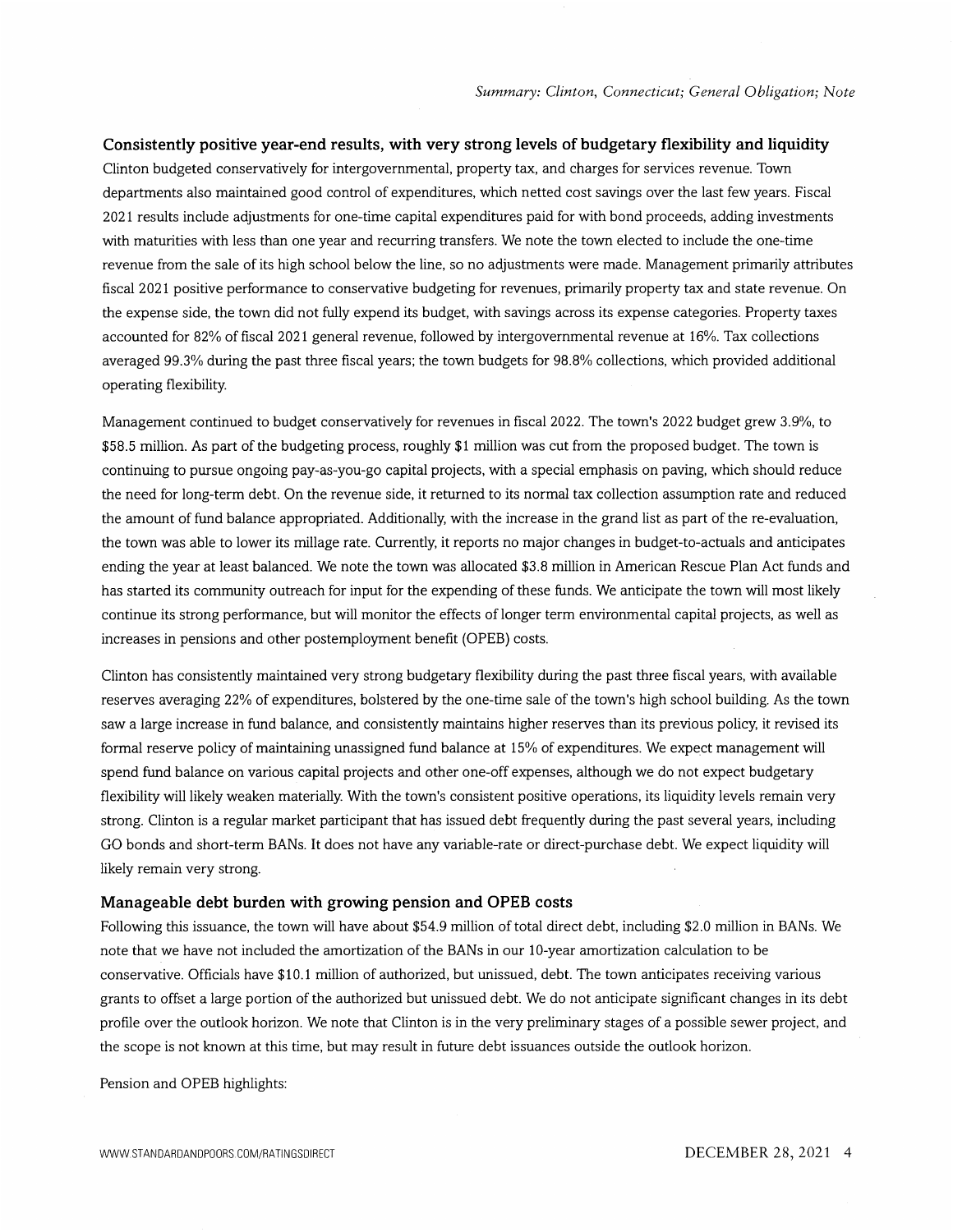- We do not view pension and OPEB liabilities as an immediate credit pressure for Clinton despite lower funding and our expectation that costs will likely increase.
- Under a special funding situation, the state is obligated to make pension contributions on behalf of Clinton for Connecticut State Teachers' Retirement System (CSTRS), mitigating risks of escalating costs, despite poor plan funding.
- Because the town's actuarially determined pension contribution is built from what we view as weak assumptions and methodologies, we think it increases the risk of unexpected contribution escalations. However, we expect higher contributions will likely remain affordable due to the strength of the town's revenue base.
- Although Clinton funds OPEB liabilities on a pay-as-you-go basis, which, due to claims volatility and medical cost and demographic trends, is likely to lead to escalating costs, the town has established a trust and is working toward a funding policy.

At June 30, 2021, the town participated in:

- Clinton Police Pension Plan, a single-employer police retirement system, established and administered by the town, which was 73.34% funded, with a \$6.3 million net pension liability (NPL);
- Clinton Board of Education Noncertified Personnel Pension Plan, a single-employer pension system, established and administered by the board to provide pension benefits to noncertified employees of the board of education, which was 88.91% funded, with a \$944,510 NPL;
- Volunteer Firefighters' Plan, which was 16.97% funded, with a NPL of \$808,310;
- Connecticut Municipal Employees' Retirement System, which was 71.18% funded, with a proportionate share of the plan's NPL of \$4.8 million;
- CSTRS, which was 49.24% funded; and
- OPEBs for eligible school and town employees.

The town's OPEB plan had a total liability of \$2.9 million at June 30, 2021, while the board of education's OPEB plan has a total liability of \$6.6 million. The fiduciary net position for the town's plan is 1.39%, while that for the board's plan is 1.43%.

Management has created an OPEB trust fund and is developing a funding policy for it. While the town's total pension and OPEB carrying charge as a percentage of expenditures has grown during the past fiscal year, we think costs will likely remain manageable; however, should they increase significantly, we could revise our view of the town's pension and OPEB profile. We view its retirement costs and long-term liabilities as manageable.

### Strong institutional framework

The institutional framework score for Connecticut municipalities is strong.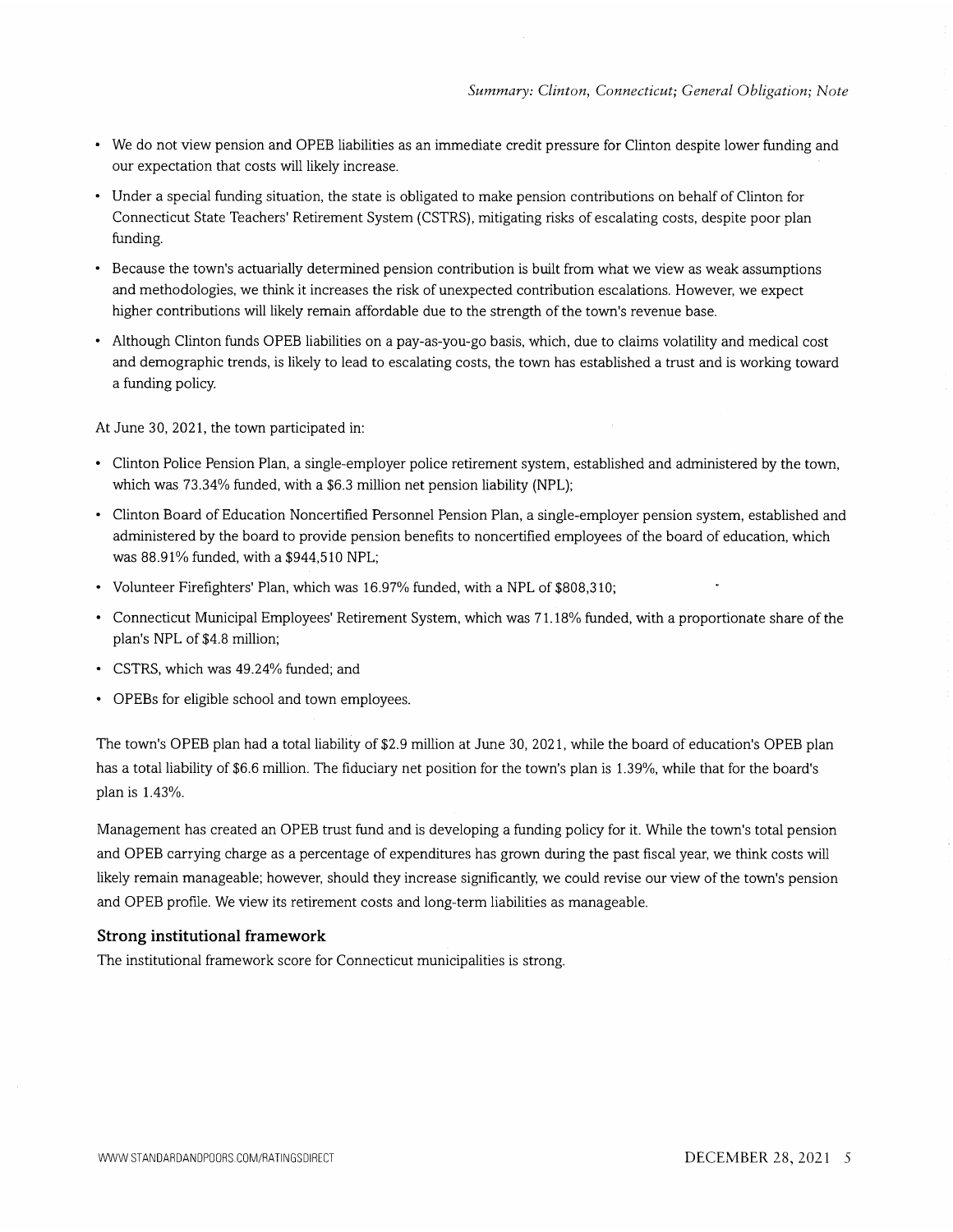|                                                                   | Most recent | <b>Historical information</b> |           |        |
|-------------------------------------------------------------------|-------------|-------------------------------|-----------|--------|
|                                                                   |             | 2021                          | 2020      | 2019   |
| Very strong economy                                               |             |                               |           |        |
| Projected per capita EBI % of U.S.                                | 114         |                               |           |        |
| Market value per capita (\$)                                      | 186,745     |                               |           |        |
| Population                                                        |             |                               | 12,602    | 12,709 |
| County unemployment rate(%)                                       |             |                               | 6.5       |        |
| Market value (\$000)                                              |             | 2,353,360 2,229,504           | 2,205,496 |        |
| Ten largest taxpayers % of taxable value                          | 8.3         |                               |           |        |
| <b>Strong budgetary performance</b>                               |             |                               |           |        |
| Operating fund result % of expenditures                           |             | 6.1                           | 5.7       | 0.5    |
| Total governmental fund result % of expenditures                  |             | 10.8                          | 8.9       | 6.7    |
| Very strong budgetary flexibility                                 |             |                               |           |        |
| Available reserves % of operating expenditures                    |             | 30.8                          | 20.7      | 16.6   |
| Total available reserves (\$000)                                  |             | 18,026                        | 12,217    | 9,478  |
| Very strong liquidity                                             |             |                               |           |        |
| Total government cash % of governmental fund expenditures         |             | 38                            | 29        | 27     |
| Total government cash % of governmental fund debt service         |             | 425                           | 332       | 328    |
| <b>Adequate management</b>                                        |             |                               |           |        |
| Financial Management Assessment                                   | Standard    |                               |           |        |
| Adequate debt & long-term liabilities                             |             |                               |           |        |
| Debt service % of governmental fund expenditures                  |             | 9.0                           | 8.8       | 8.2    |
| Net direct debt % of governmental fund revenue                    | 88          |                               |           |        |
| Overall net debt % of market value                                | 2.5         |                               |           |        |
| Direct debt 10-year amortization (%)                              | 64          |                               |           |        |
| Required pension contribution % of governmental fund expenditures |             | 3.3                           |           |        |
| OPEB actual contribution % of governmental fund expenditures      |             | 0.7                           |           |        |

EBI--Effective buying income. OPEB--Other postemployment benefits.

# **Related Research**

• Through The ESG Lens 2.0: A Deeper Dive Into U.S. Public Finance Credit Factors, April 28, 2020

Certain terms used in this report, particularly certain adjectives used to express our view on rating relevant factors, have specific meanings ascribed to them in our criteria, and should therefore be read in conjunction with such criteria. Please see Ratings Criteria at www.standardandpoors.com for further information. Complete ratings information is available to subscribers of RatingsDirect at www.capitaliq.com. All ratings affected by this rating action can be found on S&P Global Ratings' public website at www.standardandpoors.com. Use the Ratings search box located in the left column.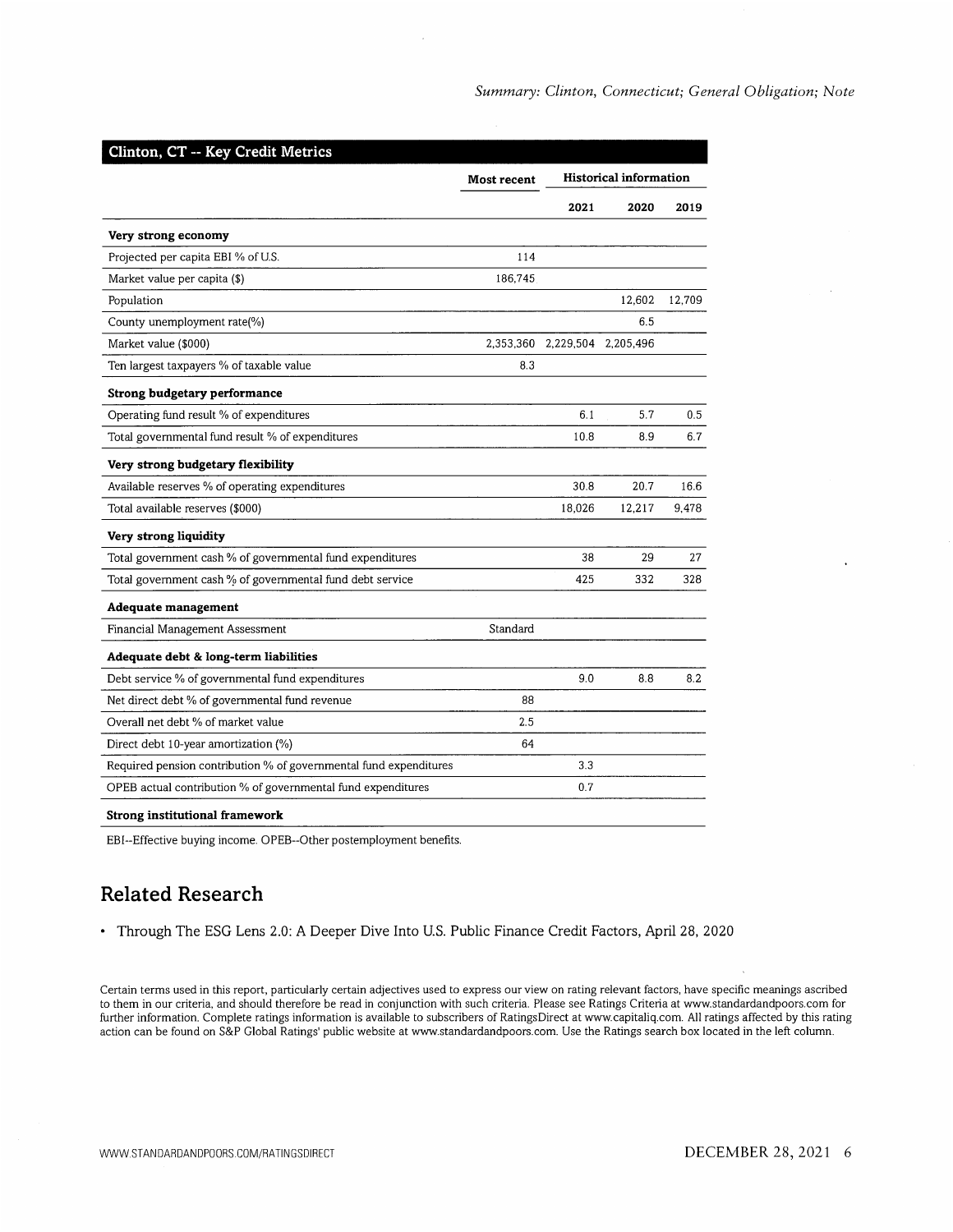Copyright © 2021 by Standard & Poor's Financial Services LLC. All rights reserved.

No content (including ratings, credit-related analyses and data, valuations, model, software or other application or output therefrom) or any part thereof (Content) may be modified, reverse engineered, reproduced or distributed in any form by any means, or stored in a database or retrieval system, without the prior written permission of Standard & Poor's Financial Services LLC or its affiliates (collectively, S&P). The Content shall not be used for any unlawful or unauthorized purposes. S&P and any third-party providers, as well as their directors, officers, shareholders, employees or agents (collectively S&P Parties) do not guarantee the accuracy, completeness, timeliness or availability of the Content. S&P Parties are not responsible for any errors or omissions (negligent or otherwise), regardless of the cause, for the results obtained from the use of the Content, or for the security or maintenance of any data input by the user. The Content is provided on an "as is" basis. S&P PARTIES DISCLAIM ANY AND ALL EXPRESS OR IMPLIED WARRANTIES, INCLUDING, BUT NOT LIMITED TO, ANY WARRANTIES OF MERCHANTABILITY OR FITNESS FOR A PARTICULAR PURPOSE OR USE, FREEDOM FROM BUGS, SOFTWARE ERRORS OR DEFECTS, THAT THE CONTENT'S FUNCTIONING WILL BE UNINTERRUPTED OR THAT THE CONTENT WILL OPERATE WITH ANY SOFTWARE OR HARDWARE CONFIGURATION. In no event shall S&P Parties be liable to any party for any direct, indirect, incidental, exemplary, compensatory, punitive, special or consequential damages, costs, expenses, legal fees, or losses (including, without limitation, lost income or lost profits and opportunity costs or losses caused by negligence) in connection with any use of the Content even if advised of the possibility of such damages.

Credit-related and other analyses, including ratings, and statements in the Content are statements of opinion as of the date they are expressed and not statements of fact. S&P's opinions, analyses and rating acknowledgment decisions (described below) are not recommendations to purchase, hold, or sell any securities or to make any investment decisions, and do not address the suitability of any security. S&P assumes no obligation to update the Content following publication in any form or format. The Content should not be relied on and is not a substitute for the skill, judgment and experience of the user, its management, employees, advisors and/or clients when making investment and other business decisions. S&P does not act as a fiduciary or an investment advisor except where registered as such. While S&P has obtained information from sources it believes to be reliable, S&P does not perform an audit and undertakes no duty of due diligence or independent verification of any information it receives. Ratingrelated publications may be published for a variety of reasons that are not necessarily dependent on action by rating committees, including, but not limited to, the publication of a periodic update on a credit rating and related analyses.

To the extent that regulatory authorities allow a rating agency to acknowledge in one jurisdiction a rating issued in another jurisdiction for certain regulatory purposes, S&P reserves the right to assign, withdraw or suspend such acknowledgment at any time and in its sole discretion. S&P Parties disclaim any duty whatsoever arising out of the assignment, withdrawal or suspension of an acknowledgment as well as any liability for any damage alleged to have been suffered on account thereof.

S&P keeps certain activities of its business units separate from each other in order to preserve the independence and objectivity of their respective activities. As a result, certain business units of S&P may have information that is not available to other S&P business units. S&P has established policies and procedures to maintain the confidentiality of certain non-public information received in connection with each analytical process.

S&P may receive compensation for its ratings and certain analyses, normally from issuers or underwriters of securities or from obligors. S&P reserves the right to disseminate its opinions and analyses. S&P's public ratings and analyses are made available on its Web sites, www.standardandpoors.com (free of charge), and www.ratingsdirect.com (subscription), and may be distributed through other means, including via S&P publications and third-party redistributors. Additional information about our ratings fees is available at www.standardandpoors.com/usratingsfees.

STANDARD & POOR'S, S&P and RATINGSDIRECT are registered trademarks of Standard & Poor's Financial Services LLC.